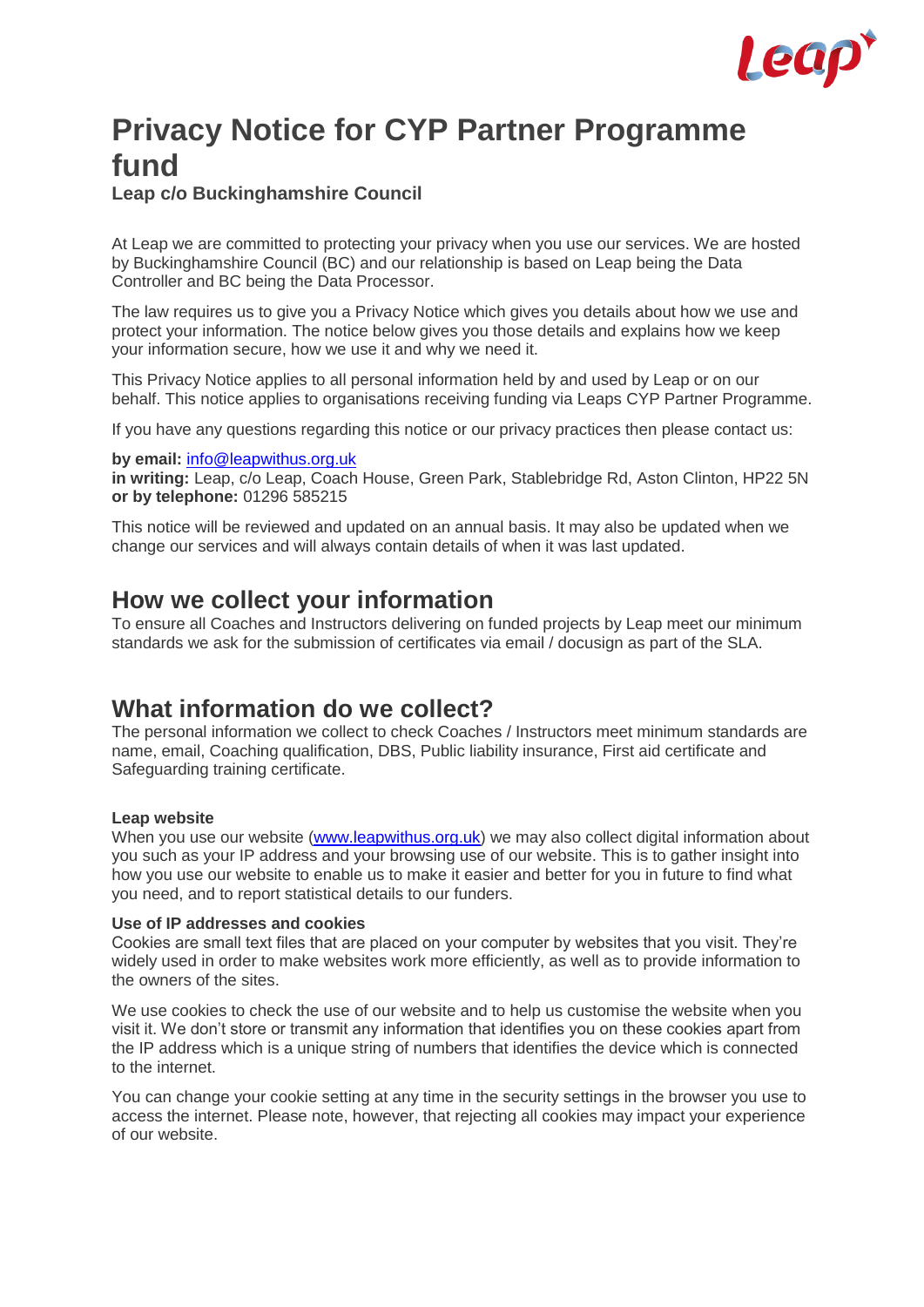

We use IP addresses only for the purposes of system administration and, like cookies, to check the use of our website. We don't link IP addresses to any other information, which means that while your user session will be logged we won't know who you are.

### **Why we use your information**

We may use your information to:

- To check coaching minimum standards are met
- Manage the services we provide to you including funding SLA, monitoring and evaluation requirements.
- Demonstrate the impact of the services we offer.
- Help with the research and planning of new services

### **How long will we hold your information?**

We will keep your dates from each certificate, these will be added to our deliverer control. This will ensure that minimum standards are met and continued. Your data will be head by Leap for the timeframe of our collaboration detailed in our SLA plus three financial years.

If you would like to find out more information about a specific product or service then please visit the relevant webpage on our website (www.leapwithus.org.uk) or contact us by email at info@leapwithus.org.uk

#### **How we may share your information**

We will not sell or rent your information to third parties, or share your information with third parties for marketing purposes.

### **How we keep your information safe**

It may sometimes be necessary for your information to be stored in or looked at by other countries or territories around the world. If this happens we will make sure your information is still safe by protecting your rights and checking that the country or territory gives you the same or similar rights as the UK.

All of our information is kept safe using the following:

- Passwords. To make sure that only staff and organisations who are authorised to see your information can do so.
- your information can up so.<br>• Training. So staff know how to look after your information.
- Regular monitoring. So we can keep up to date with new technology and threats to your information and make sure our systems stay secure.

## **Your rights and how you can control your information**

You have legal rights over your information. For details of those rights, how long we keep your information and how we keep it safe, our main Privacy Notice is available here: [www.leapwithus.org.uk/privacy](http://www.leapwithus.org.uk/privacy)